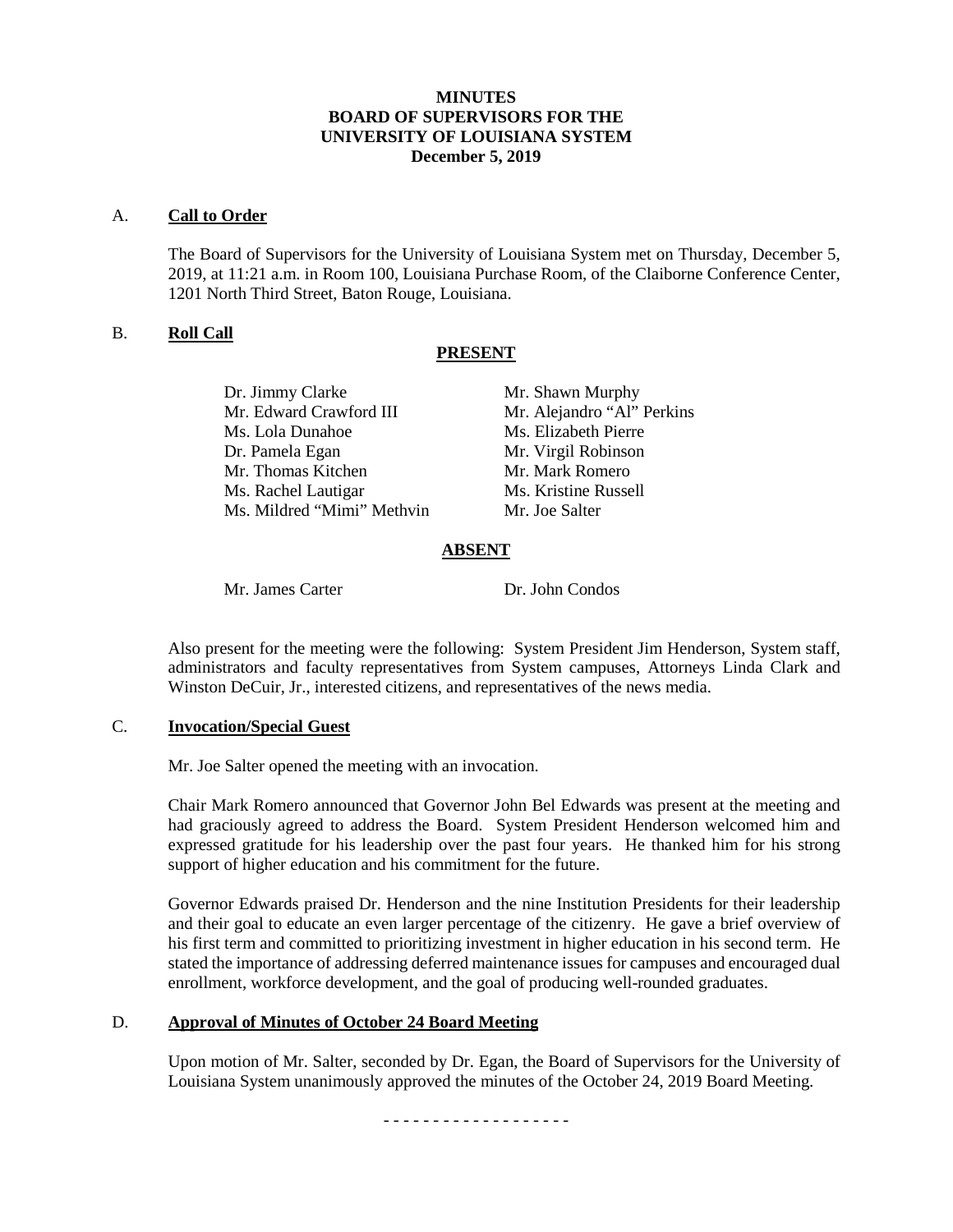*Upon motion of Ms. Pierre, seconded by Mr. Murphy, the Board unanimously voted to suspend the rules and dispense with Committee deliberations to allow the Board to consider all items on the agenda.*

# E. **Academic and Student Affairs Committee**

Ms. Dunahoe asked Dr. Jeannine Kahn, System Provost and Vice President for Academic Affairs, to present all the items for consideration.

After Dr. Kahn described Items E.1.-E.10., upon motion of Mr. Murphy, seconded by Ms. Methvin, the following items were unanimously approved:

E.1. Grambling State University's request for approval to award an Honorary Doctorate of Laws to Mr. James Carter.

*NOW, THEREFORE, BE IT RESOLVED, that the Board of Supervisors for the University of Louisiana System hereby approves Grambling State University's request for approval to award an Honorary Doctorate of Laws to Mr. James Carter.* 

E.2. Grambling State University's request for approval to enter into a Memorandum of Understanding with the Edward Via College of Osteopathic Medicine.

*NOW, THEREFORE, BE IT RESOLVED, that the Board of Supervisors for the University of Louisiana System hereby approves Grambling State University's request for approval to enter into a Memorandum of Understanding with the Edward Via College of Osteopathic Medicine.*

E.3. Louisiana Tech University's request for approval to offer six (6) Undergraduate Certificates.

*NOW, THEREFORE, BE IT RESOLVED, that the Board of Supervisors for the University of Louisiana System hereby approves Louisiana Tech University's request to offer six (6) Undergraduate Certificates.* 

E.4. Louisiana Tech University's request for approval to offer a Graduate Certificate in Industrial-Organizational Psychology.

*NOW, THEREFORE, BE IT RESOLVED, that the Board of Supervisors for the University of Louisiana System hereby approves Louisiana Tech University's request for approval to offer a Graduate Certificate in Industrial-Organizational Psychology.*

E.5. McNeese State University's request for approval to terminate the Master of Education in Educational Leadership.

*NOW, THEREFORE, BE IT RESOLVED, that the Board of Supervisors for the University of Louisiana System hereby approves McNeese State University's request for approval to terminate the Master of Education in Educational Leadership.*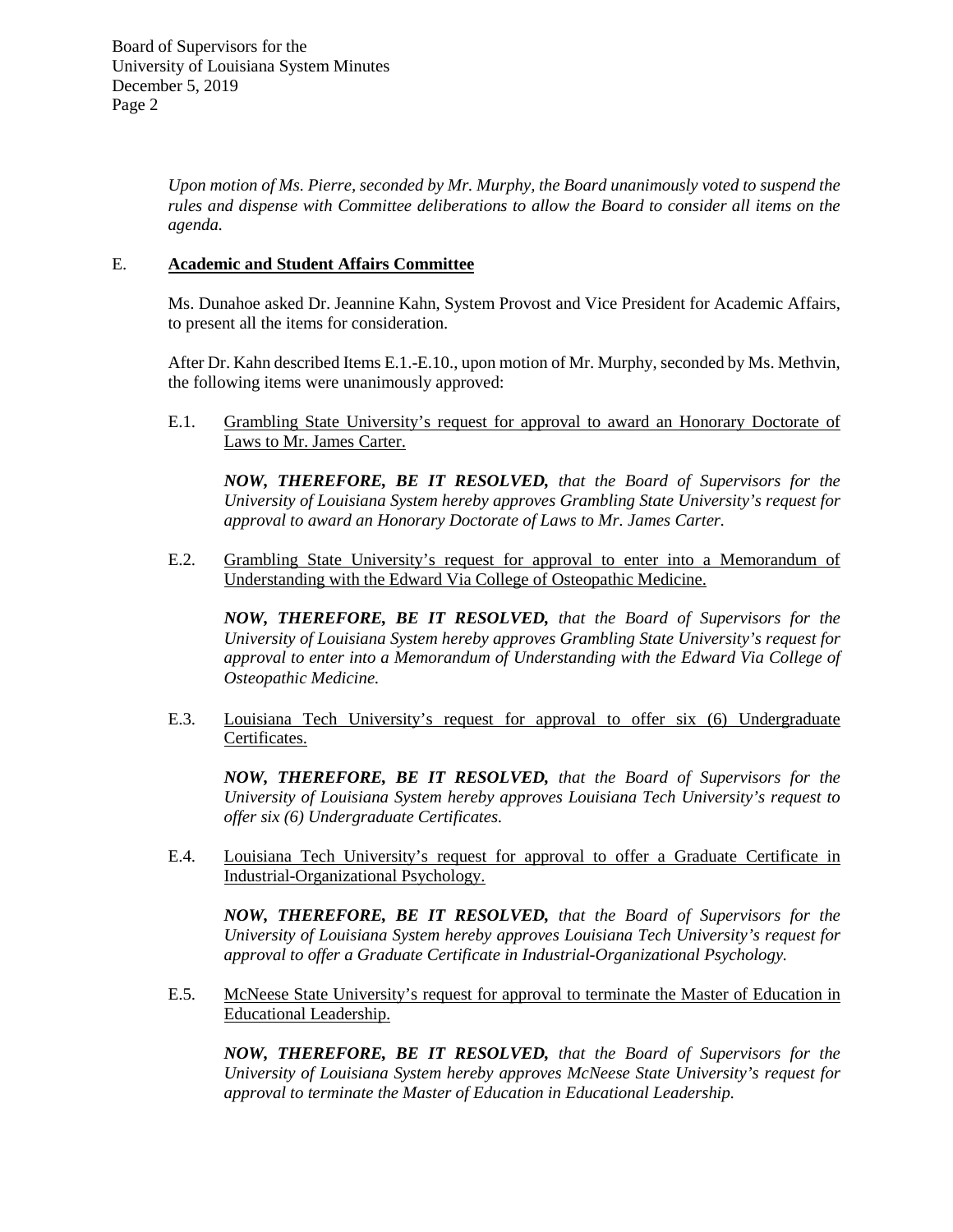> E.6. McNeese State University's request for approval to terminate the Education Specialist in Educational Leadership.

*NOW, THEREFORE, BE IT RESOLVED, that the Board of Supervisors for the University of Louisiana System hereby approves McNeese State University's request for approval to terminate the Education Specialist in Educational Leadership.* 

E.7. McNeese State University's request for approval of a transfer agreement with Lamar State College Orange.

*NOW, THEREFORE, BE IT RESOLVED, that the Board of Supervisors for the University of Louisiana System hereby approves McNeese State University's request for approval of a transfer agreement with Lamar State College Orange.*

E.8. McNeese State University's request for approval to offer a Bachelor of Science in Chemical Engineering.

*NOW, THEREFORE, BE IT RESOLVED, that the Board of Supervisors for the University of Louisiana System hereby approves McNeese State University's request for approval to offer a Bachelor of Science in Chemical Engineering.* 

E.9. Nicholls State University's request for approval to award an Honorary Doctorate of Humane Letters to Senator Norbèrt "Norby" Chabert.

*NOW, THEREFORE, BE IT RESOLVED, that the Board of Supervisors for the University of Louisiana System hereby approves Nicholls State University's request for approval to award an Honorary Doctorate of Humane Letters to Senator Norbèrt "Norby" Chabert.* 

E.10. University of New Orleans' request for approval to offer a Bachelor of Science in Professional Pilot.

*NOW, THEREFORE, BE IT RESOLVED, that the Board of Supervisors for the University of Louisiana System hereby approves University of New Orleans' request for approval to offer a Bachelor of Science in Professional Pilot.*

# F. **Athletic Committee**

Committee Chair Murphy asked Mr. Bruce Janet, System Director of Internal and External Audits, to describe the items for consideration.

Upon motion of Dr. Egan, seconded by Ms. Dunahoe, the Board unanimously voted to approve the following items (F.1.-F.3.):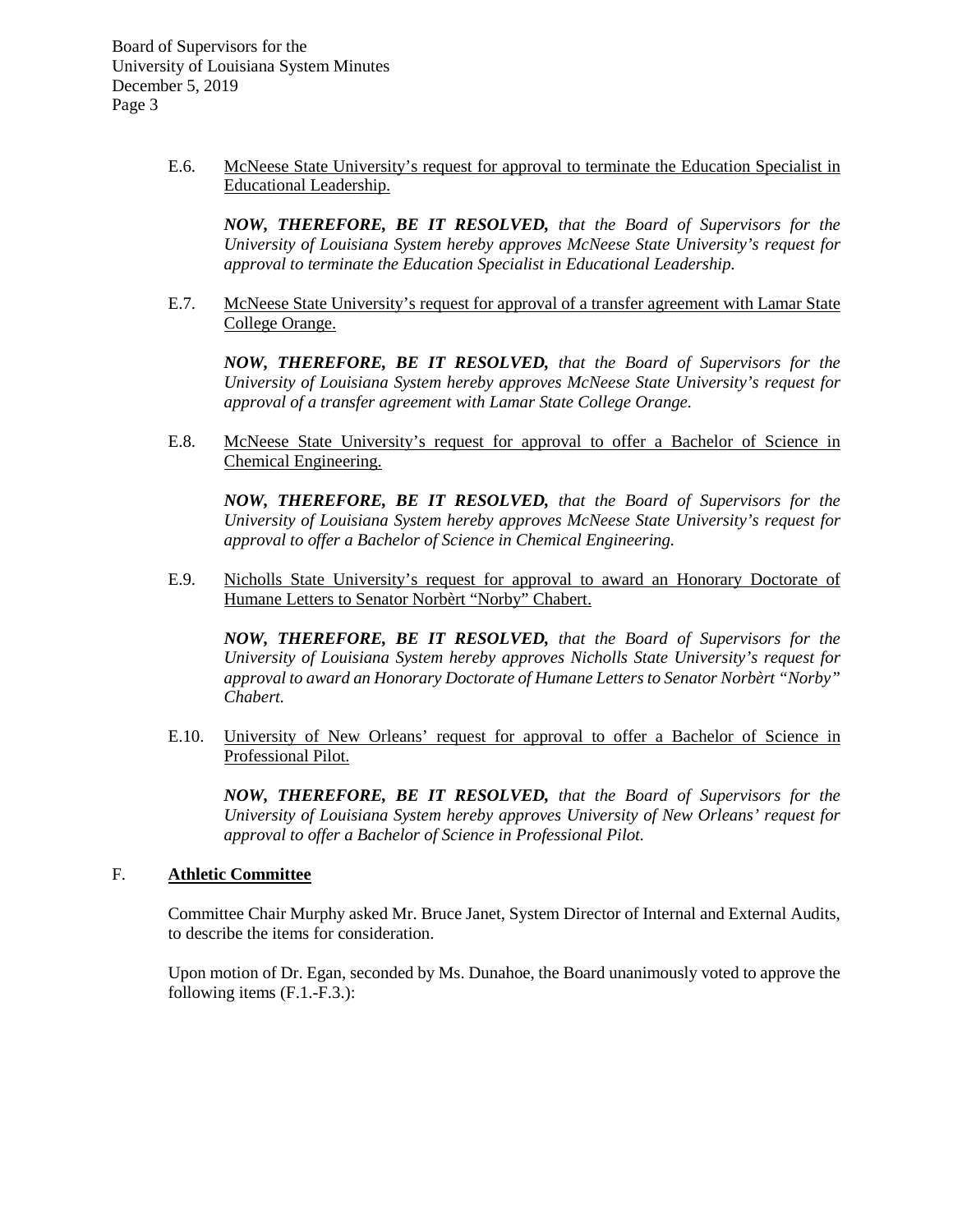> F.1. McNeese State University's request for approval to update the McNeese State University policy permitted under the NCAA Bylaw 11.3.2.3 relating to supplemental pay for coaches.

*NOW, THEREFORE, BE IT RESOLVED, that the Board of Supervisors for the University of Louisiana System hereby approves McNeese State University's request for approval to update the McNeese University policy permitted under the NCAA Bylaw 11.3.2.3 relating to supplemental pay for coaches.*

F.2. University of Louisiana at Monroe's request for approval of a contract with Mr. Charles Olson, Director of Volleyball/Head Women's Indoor Volleyball Coach, effective August 7, 2019.

*NOW, THEREFORE, BE IT RESOLVED, that the Board of Supervisors for the University of Louisiana System hereby approves University of Louisiana at Monroe's request for approval of a contract with Mr. Charles Olson, Director of Volleyball/Head Women's Indoor Volleyball Coach, effective August 7, 2019.*

F.3. University of Louisiana at Lafayette's request for authorization for the System President to execute amendments to coaching contracts.

*NOW, THEREFORE, BE IT RESOLVED, that the Board of Supervisors for the University of Louisiana System hereby authorizes the System President to approve and execute contract amendments for UL-Lafayette football coaches on the terms recommended by the University's athletics staff as may be necessary during the period until the next regular Board meeting.* 

# G. **Facilities Planning Committee**

Mr. Al Perkins, Chair, asked Mr. Janet to present the items listed on the agenda of the Facilities Planning Committee.

Upon motion of Ms. Pierre, seconded by Mr. Murphy, the Board unanimously voted to approve the following items:

G.1. McNeese State University's request for approval to enter into a Land Lease with the Eucharist J. Labry Revocable Trust for use of pastureland located near the McNeese State University Foundation Fuller Farm property.

*NOW, THEREFORE, BE IT RESOLVED, that the Board of Supervisors for the University of Louisiana System hereby approves McNeese State University's request for approval to enter into a Land Lease with the Eucharist J. Labry Revocable Trust for use of pastureland located near the McNeese State University Foundation Fuller Farm property.* 

*BE IT FURTHER RESOLVED, that McNeese State University shall obtain final review from UL System staff, legal counsel, and shall secure all other appropriate approvals from agencies/parties of processes, documents, and administrative requirements prior to execution of documents.*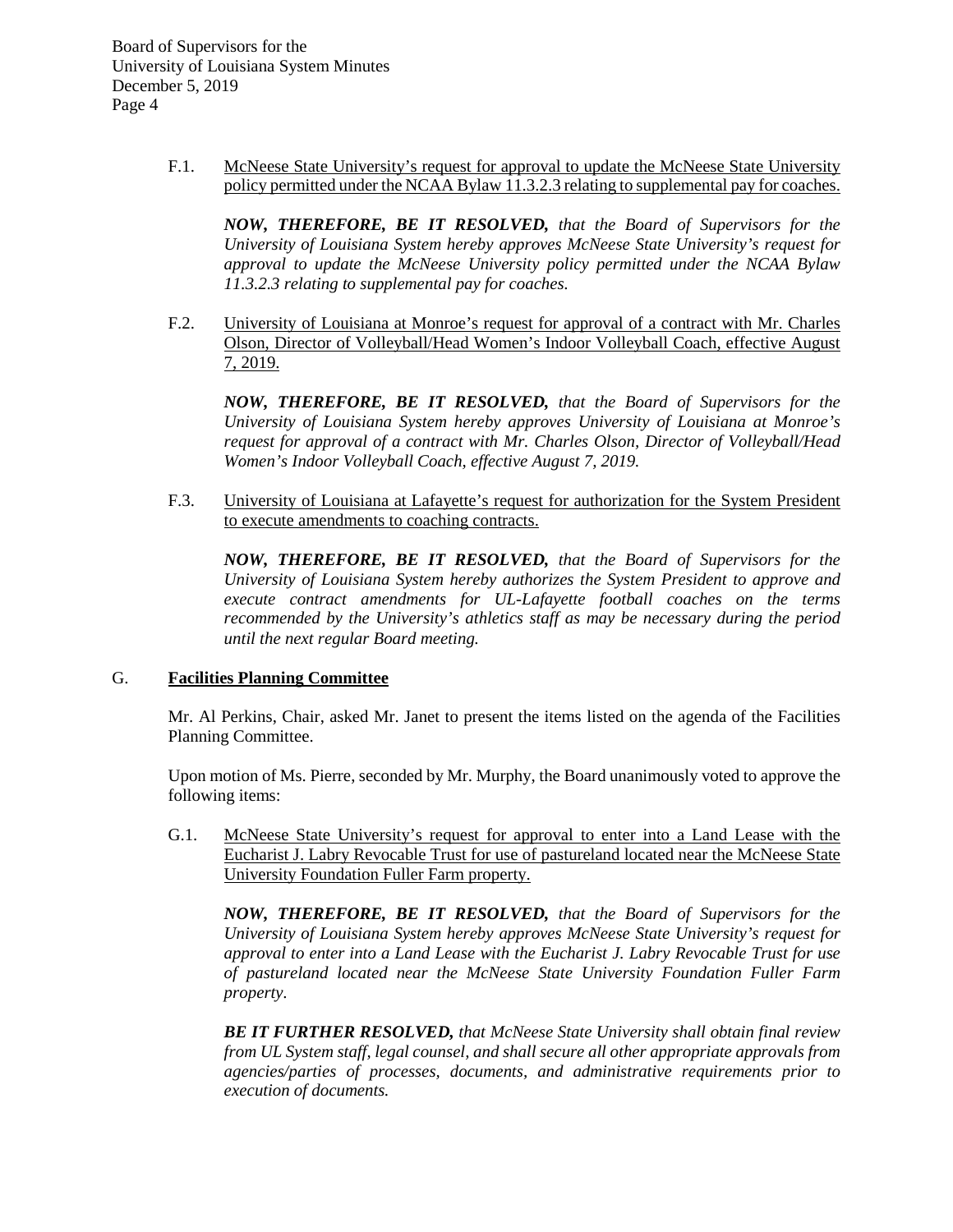> *BE IT FURTHER RESOLVED, that the President of McNeese State University and his or her designee are hereby designated and authorized to execute any and all documents associated with said Land Lease.*

> *AND FURTHER, that McNeese State University will provide the System office with copies of all final executed documents for Board files.*

G.2. McNeese State University's request for approval to enter into a Land Lease with the McNeese State University Foundation for thirty years which in turn will permit billboard construction and use through a sublease to Lamar during the term of the lease and fund future billboard replacement.

*NOW, THEREFORE, BE IT RESOLVED, that the Board of Supervisors for the University of Louisiana System hereby approves McNeese State University's request to enter into a Land Lease with the McNeese State University Foundation for the purpose of executing a sublease to Lamar Advertising for placement of three billboards on leased property.* 

*BE IT FURTHER RESOLVED, that McNeese State University shall obtain final review from UL System staff, legal counsel, and shall secure all other appropriate approvals from agencies/parties of processes, documents, and administrative requirements prior to execution of documents.*

*BE IT FURTHER RESOLVED, that the President of McNeese State University and his or her designee are hereby designated and authorized to execute any and all documents associated with said lease by the University of Louisiana System on behalf of and for the use of McNeese State University.*

*AND FURTHER, that McNeese State University will provide the System office with copies of all final executed documents for Board files.*

G.3. University of Louisiana at Lafayette's request for approval to demolish the Beau Soleil Home facility.

*NOW, THEREFORE, BE IT RESOLVED, that the Board of Supervisors for the University of Louisiana System hereby approves University of Louisiana at Lafayette's request to demolish the Beau Soleil Home facility.* 

*AND FURTHER, that ULS staff and legal counsel ensure that all documents conform to statutory and administrative requirements.*

G.4. University of Louisiana at Monroe's request for approval to enter into a Grounds and Facilities Lease Agreement with ULM Facilities, Inc., a 501(c)3 not-for-profit corporation, to construct a new student dining facility pursuant to the authority vested in La. R.S. 17:3361.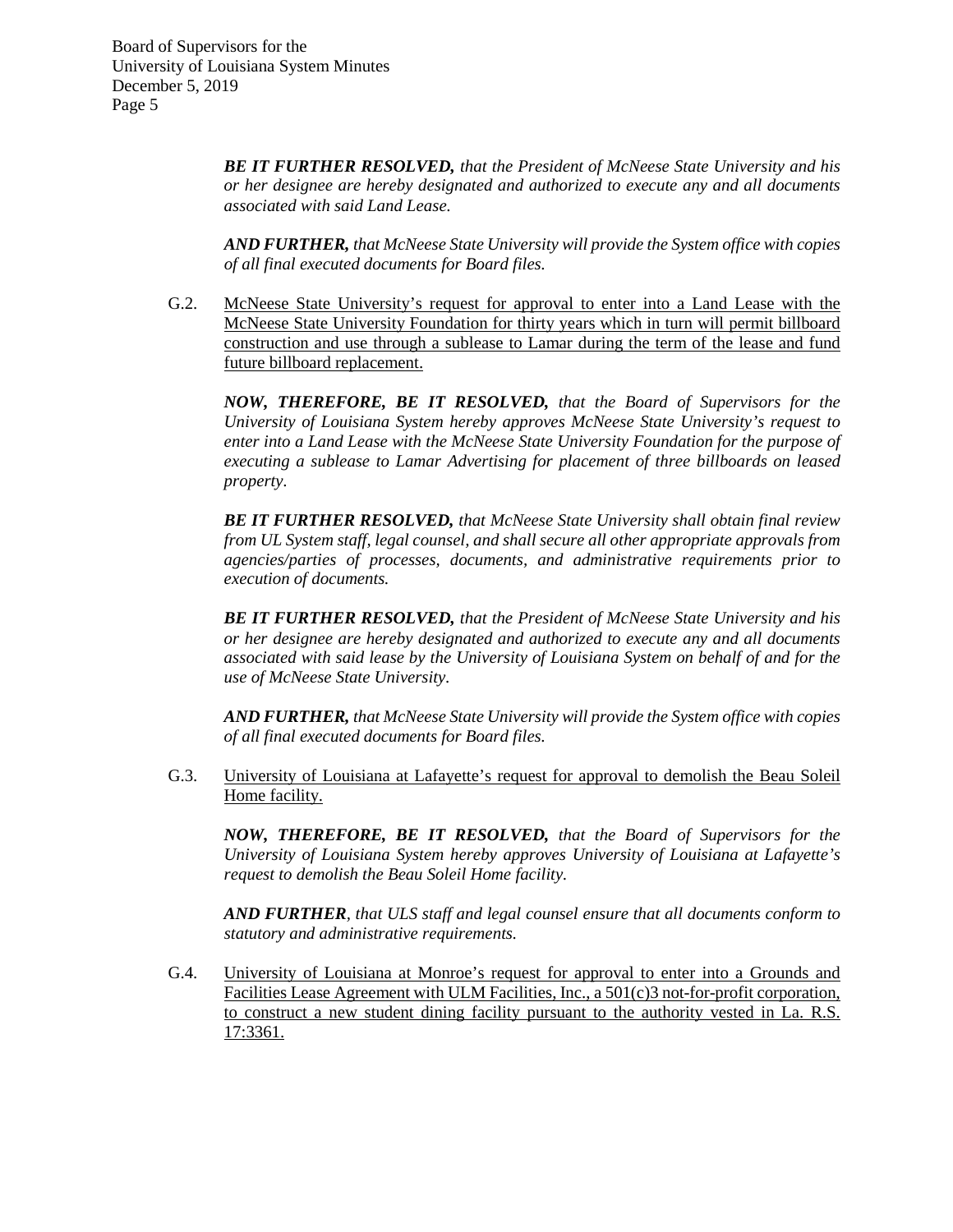> *NOW, THEREFORE, BE IT RESOLVED, that the Board of Supervisors for the University of Louisiana System hereby approves University of Louisiana at Monroe's request for approval to enter into a Grounds and Facilities Lease Agreement with ULM Facilities, Inc., a 501(c)3 not-for-profit corporation, to construct a new dining facility pursuant to the authority vested in La. R.S. 17:3361.*

> *BE IT FURTHER RESOLVED, that University of Louisiana at Monroe shall obtain final review from UL System staff, legal counsel, and shall secure all other appropriate approvals from agencies/parties of processes, documents, and administrative requirements prior to execution of documents.*

> *BE IT FURTHER RESOLVED, that the President of University of Louisiana at Monroe and his or her designee are hereby designated and authorized to execute any and all documents associated with said lease by the University of Louisiana System on behalf of and for the use of University of Louisiana at Monroe.*

> *AND FURTHER, that University of Louisiana at Monroe will provide the System office with copies of all final executed documents for Board files.*

# H. **Finance Committee**

Mr. Kitchen invited staff to present the campus requests. Dr. Edwin Litolff, Mr. Charles Wendt, and Mr. Bruce Janet introduced the items.

Upon motion of Ms. Russell, seconded by Mr. Salter, the Board unanimously voted to approve items H.1., H.2., and H.3.:

H.1. Grambling State University's request for approval of a Memorandum of Understanding with Bossier Parish Community College for Consideration of Reduced Tuition.

*NOW, THEREFORE, BE IT RESOLVED, that the Board of Supervisors for the University of Louisiana System hereby approves Grambling State University's request for approval of a Memorandum of Understanding with Bossier Parish Community College for Consideration of Reduced Tuition.* 

H.2. University of Louisiana at Lafayette's request for approval to see matching funds from the Louisiana Board of Regents for three Endowed Superior Graduate Student Scholarships.

*NOW, THEREFORE, BE IT RESOLVED, that the Board of Supervisors for the University of Louisiana System hereby approves University of Louisiana at Lafayette's request for approval to seek matching funds from the Louisiana Board of Regents for three Endowed Superior Graduate Student Scholarships:* 

- *a) Fanny Edith Winn Educational Trust/BORSF Endowed Superior Graduate Scholarship in Earth and Energy Science I*
- *b) Fanny Edith Winn Educational Trust/BORSF Endowed Superior Graduate Scholarship in Earth and Energy Science II*
- *c) Fanny Edith Winn Educational Trust/BORSF Endowed Superior Graduate Scholarship in Earth and Energy Science III*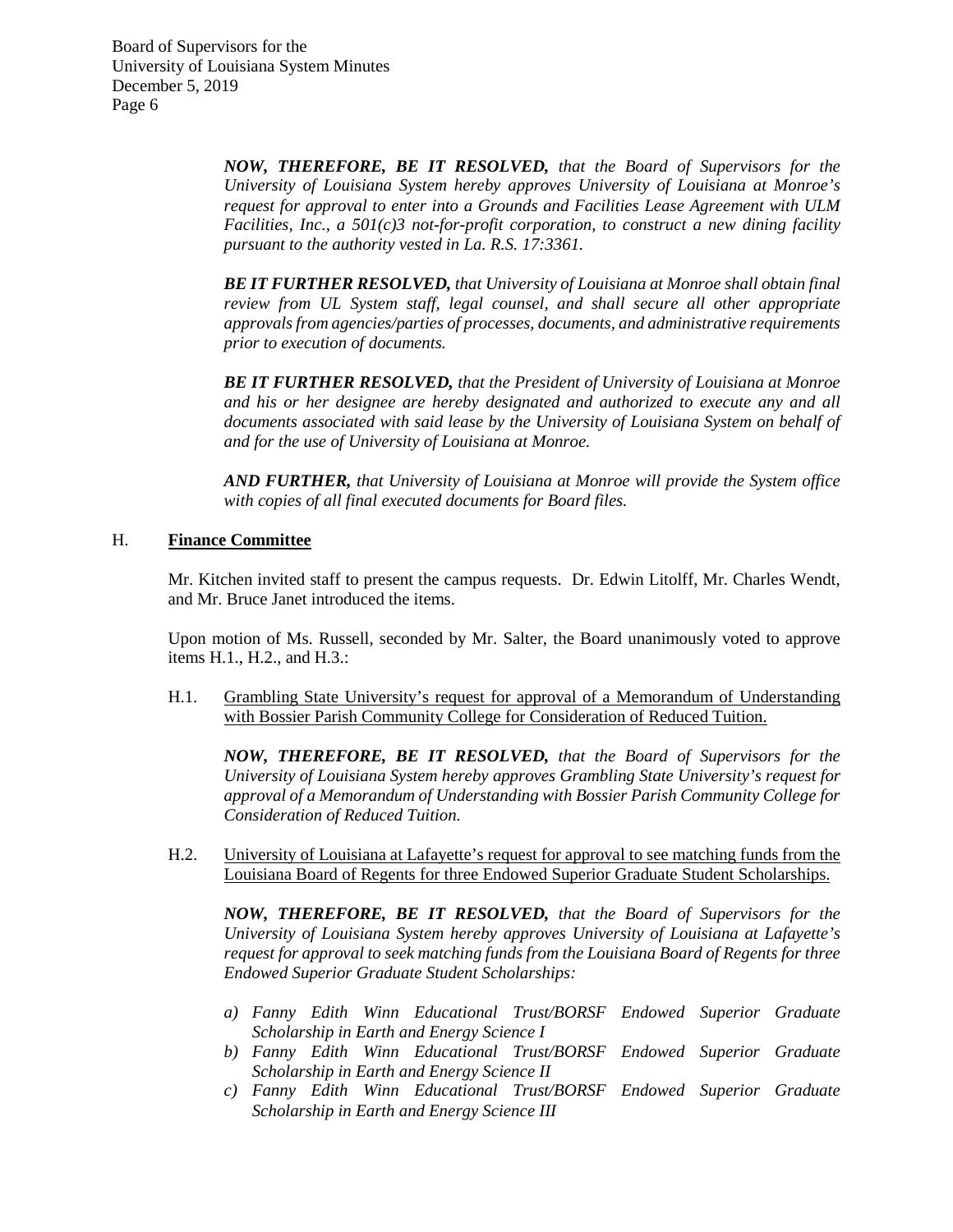> H.3. University of Louisiana at Monroe's request for approval to seek matching funds from the Louisiana Board of Regents for four Endowed Superior Graduate Student Scholarships.

*NOW, THEREFORE, BE IT RESOLVED, that the Board of Supervisors for the University of Louisiana System hereby approves University of Louisiana at Monroe's request for approval to seek matching funds from the Louisiana Board of Regents for four Endowed Superior Graduate Student Scholarships:*

- *a) Bill and Marsha Bourn SGS in Pharmacy*
- *b) LA Independent Pharmacy Assn SGS in Pharmacy*
- *c) Lawrence Alton & Elizabeth Ann Robinson SGS in Healthcare Education*
- *d) Michael C. Echols SGS Endowment (MBA)*
- H.4. University of Louisiana System's report on internal and external audit activity of the period of October 21 to December 1, 2019.

This was a report only, and no Board action was required.

Upon motion of Dr. Egan, seconded by Mr. Murphy, the Board unanimously voted to approve the following item:

H.5. University of Louisiana at Monroe's request for approval to establish the Kim Sledge Endowed Chair in Risk Management and Insurance.

*NOW, THEREFORE, BE IT RESOLVED, that the Board of Supervisors for the University of Louisiana System hereby approves University of Louisiana at Monroe's request for approval to establish the Kim Sledge Endowed Chair in Risk Management and Insurance.*

H.6. University of Louisiana System's request for approval to approve fees pursuant to Act 293 of the 2017 Regular Session of the Louisiana Legislature.

Dr. Edwin Litolff, System Vice President for Business and Finance, described the campuses' requests. Dr. Clarke asked that each request be individually considered.

Louisiana Tech University President Les Guice, Ms. Lisa Cole, Dr. Dickie Crawford, and SGA President Abi Olsen provided input regarding Tech's request for an increase in an existing Student Center Fee.

*Upon motion of Mr. Murphy, seconded by Ms. Methvin, the Board unanimously voted to approve Louisiana Tech University's request to approve fees pursuant to Act 293 of the 2017 Regular Session of the Louisiana Legislature.* 

University of Louisiana at Monroe President Nick Bruno and Dr. Bill Graves described the University's request for an increase in the facilities enhancement fee.

*Upon motion of Mr. Murphy, seconded by Mr. Salter, the Board unanimously voted to approve University of Louisiana at Monroe's request to approve fees pursuant to Act 293 of the 2017 Regular Session of the Louisiana Legislature.*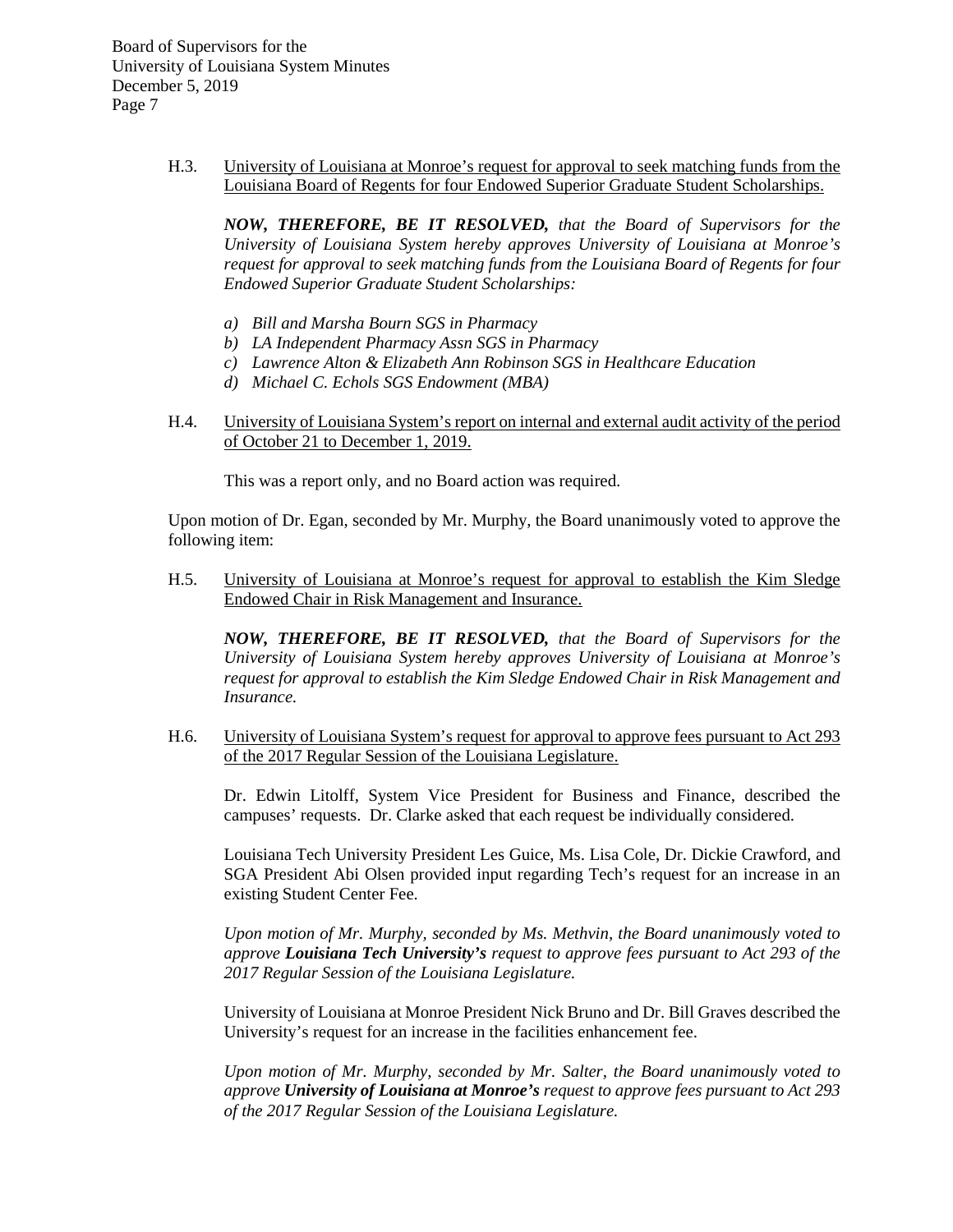> Considering the fact that the Act 293 provisions will expire June 30, 2020, Mr. Salter asked whether all institutions had taken advantage of the provisions of the legislation. Dr. Litolff indicated that they all had.

> Dr. Litolff briefly described campus requests for excess credit hour charges (not to exceed \$150 per excess credit hour). There was Board discussion on this item.

> *Upon motion of Ms. Russell, seconded by Ms. Methvin, the Board voted to authorize the University of Louisiana System President to approve, per institution, the excess credit hour charge based upon analysis of the current fees in excess of the full-time rate (excluding certain extracurricular courses, i.e., honors seminars, leadership seminars, etc.). Ms. Dunahoe voted nay.*

H.7. University of Louisiana System's discussion of Fiscal Year 2019-20 first quarter financial reports and ongoing assurances.

Mr. Charles Wendt gave the report. Mr. Crawford asked for a report regarding forced disbursement of excess capital gains re endowments.

No action by the Board is necessary as this is a report only.

#### I. **Personnel Committee**

Mr. Robinson asked Dr. Edwin Litolff, Vice President for Business and Finance, to present the two items.

Upon motion of Ms. Dunahoe, seconded by Mr. Murphy, the Board unanimously voted to approve the following items:

I.1. Grambling State University's request for approval to appoint Dr. Connie Walton as Provost and Vice President for Academic Affairs effective December 1, 2019.

*NOW, THEREFORE, BE IT RESOLVED, that the Board of Supervisors for the University of Louisiana System hereby approves Grambling State University's request for approval to appoint Dr. Connie Walton as Provost and Vice President for Academic Affairs effective December 1, 2019.*

I.2. Louisiana Tech University's request for approval to appoint Mr. Thomas Hoover as Chief Information Officer effective January 1, 2020.

*NOW, THEREFORE, BE IT RESOLVED, that the Board of Supervisors for the University of Louisiana System hereby approves Louisiana Tech University's request for approval to appoint Mr. Thomas Hoover as Chief Information Officer effective January 1, 2020.*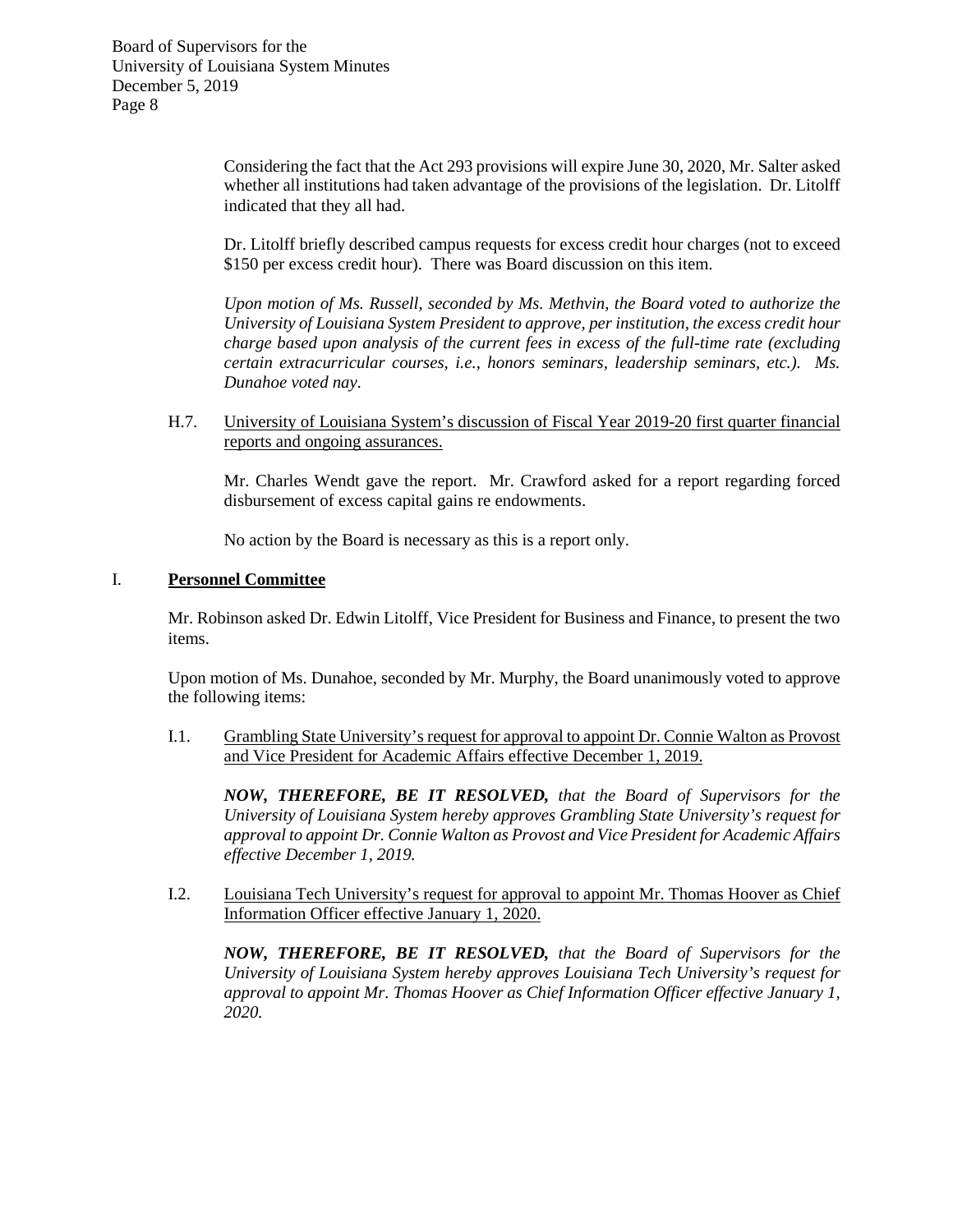### J. **System President's Business**

#### J.1. Personnel Actions

President Henderson said that System staff had reviewed all personnel actions from the campuses and recommends approval. He additionally noted that included in the requests was Nicholls State University's 2% increase for faculty and staff.

*Upon motion of Mr. Robinson, seconded by Mr. Murphy, the Board unanimously voted to approve the System personnel actions.*

#### J.2. System President's Report

#### *UL System Holiday Open House*

Dr. Henderson indicated that the System Office is planning a December 12 open house for legislators and Board members. The event will be held in the System Office and is intended to familiarize state leaders with the UL System and to share our vision for the future.

# *2020 For Our Future Conference*

President Henderson reminded Board members of the January 30-31 For Our Future Conference to be held on the campus of University of Louisiana at Monroe. He encouraged them to attend as much of the conference as possible. The three tracks will focus on Innovation, Integrity, and Inclusion.

J.3. Consideration of Authorization for System President to Execute Uniform Appointment Letters for Campus Presidents *(Executive Session may be required.)*

Dr. Henderson asked Mr. Romero for a motion to authorize him to execute uniform appointment letters for the Presidents. He also stated that the Presidents had been informed that they could be discussed in Executive Session.

At 2:15 p.m., upon motion of Mr. Murphy, seconded by Ms. Pierre, the Board unanimously voted to enter Executive Session to discuss personnel matters. The following roll call vote was recorded.

- Yeas: Dr. Jimmy Clarke, Mr. Edward Crawford, Ms. Lola Dunahoe, Dr. Pamela Egan, Mr. Thomas Kitchen, Ms. Rachel Lautigar, Ms. Mimi Methvin, Mr. Shawn Murphy, Mr. Al Perkins, Ms. Elizabeth Pierre, Mr. Virgil Robinson, Mr. Mark Romero, Ms. Kristine Russell, Mr. Joe Salter
- Nays: None

Absent: Mr. James Carter, Dr. John Condos

- - - - - - - - - - - - - - - - - - -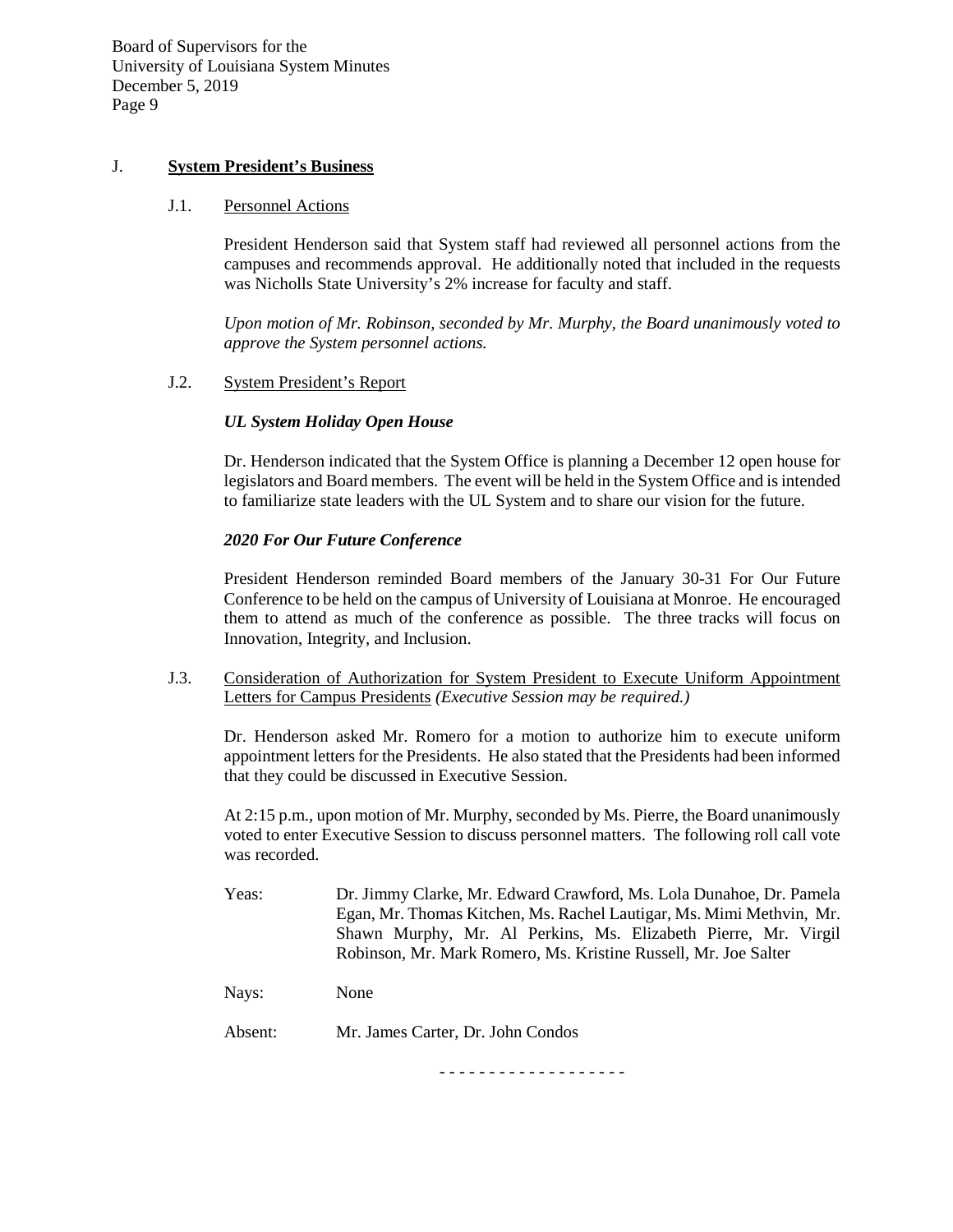> At 2:56 p.m., upon motion of Mr. Murphy, seconded by Dr. Clarke, the Board unanimously voted to reconvene in Open Session. Mr. Romero stated that, while in Executive Session, the Board did not make any motions or take any votes.

> *Upon motion of Ms. Lautigar, seconded by Ms. Methvin, the Board unanimously voted to authorize Dr. James Henderson as System President to execute uniform appointment letters for the Campus Presidents.*

#### K. **Board Chair's Business**

#### K.1. Board Chair's Report

#### *Thanks*

Mr. Romero thanked Dr. Guice for hosting the lovely reception on Wednesday evening. He said that it was a good opportunity to enjoy each other's company and become better acquainted with alumni and staff.

# *Required Training*

Chair Romero thanked Mr. Bruce Janet for scheduling live ethics training in conjunction with the Board meeting to help fulfill the annual requirement. He also reminded the Board that Preventing Sexual Harassment Training in the Workplace must be completed by December 31.

# K.2. Report of Nominating Committee and Election of 2020 Officers

Mr. Romero asked Mr. Perkins, Chair of the Nominating Committee, to give his report.

Mr. Perkins reported that the Nominating Committee had met and recommended that Mr. Mark Romero be appointed as Chair of the Board and that Mr. James Carter be appointed as Vice Chair of the Board for 2020.

*Upon motion of Mr. Murphy, seconded by Ms. Dunahoe, the Board unanimously approved a motion to vote on the slate of officers rather than individual votes.* 

Upon motion of Mr. Murphy, seconded by Ms. Dunahoe, the Board unanimously approved the following resolution:

*NOW, THEREFORE, BE IT RESOLVED, that the Board of Supervisors for the University of Louisiana System hereby approves the re-election of Mr. Mark Romero and Mr. James Carter as Chair and Vice Chair, respectively, of the Board of Supervisors for the University of Louisiana System for the calendar year of 2020.* 

Mr. Romero thanked the Board for electing him as Chair for a second term. He said he anticipates another good year and commends the Board's willingness to work as a team. He also stated that he was appointing Ms. Elizabeth Pierre as Parliamentarian. Ms. Pierre thanked Mr. Romero for the appointment.